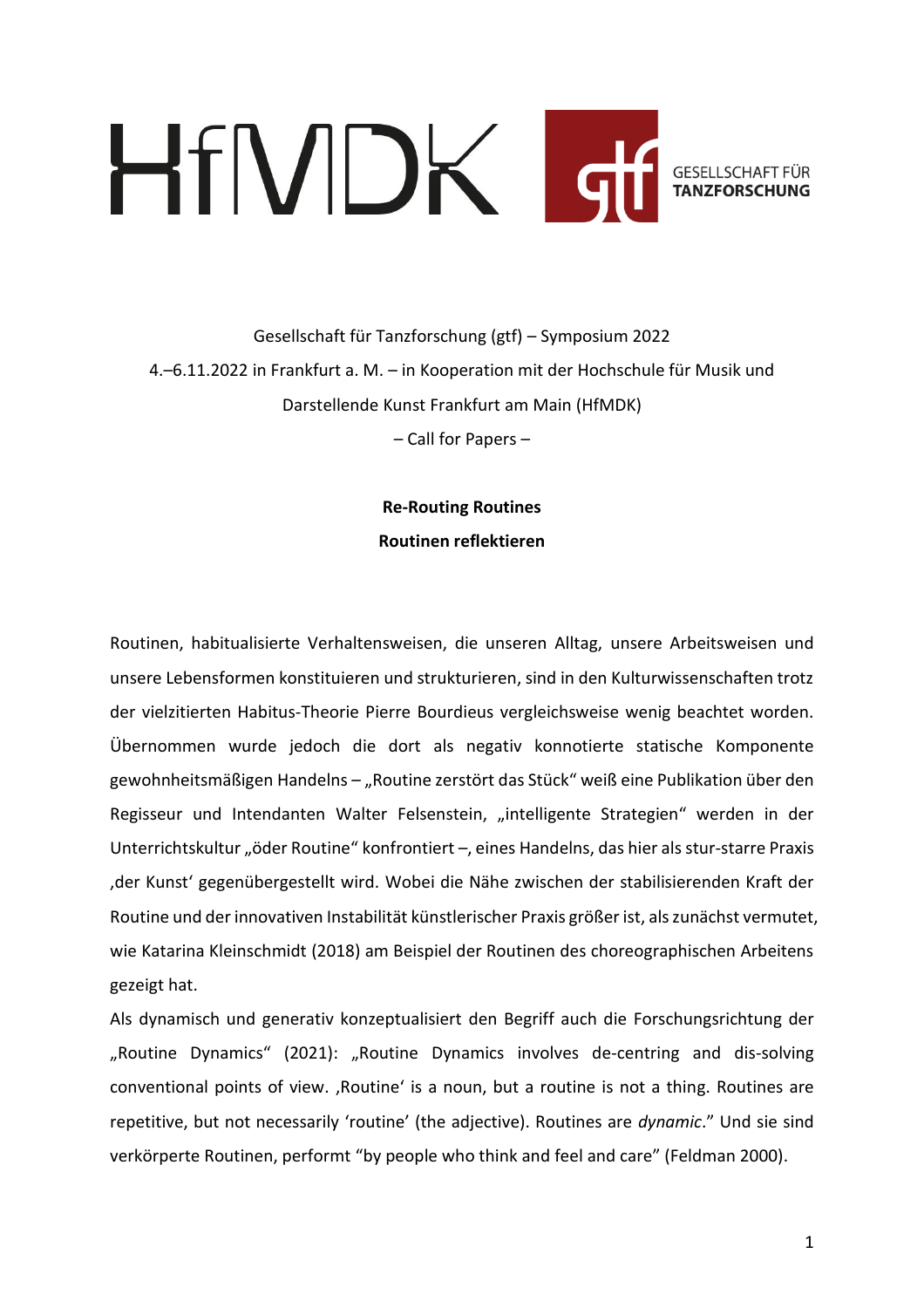Das diesjährige gtf-Symposium widmet sich der Neubetrachtung von Routinen im Kontext von Tanz und dessen Vermittlung sowie einem Versuch der Neubestimmung von Routinen in einem drastisch veränderten Alltag – bestimmt durch die Covid-19-Pandemie und die zahlreichen, zeitgleich stattfindenden Kriege und andauernden Kriegs- wie Fluchtfolgen nah wie fern, im Jemen, weiterhin in den Todeslagern in Libyen nach 2015 und in Europa mit dem Krieg in der Ukraine (Stichwort: "Zeitenwende"). Zu untersuchen sind Routinen, die sich im Spannungsfeld von Stabilisierung und Veränderung bewegen. Themenfelder sind:

**Routinen der Performanz:** Dimensionen von Publikums-, Produktions- und Aufführungsroutinen, Potentiale der Veränderung, Möglichkeiten der Dokumentation und Beschreibung; Inventare spezifischer und personaler künstlerischer Routinen

**Routinen der Vermittlung:** Dimensionen von Unterrichts- und digitalen Routinen; Handwerkliche Routinen und Routinen der Repetition; Routinen des Trainings und deren Genese;

**Routinen des Alltags:** Dimensionen persönlicher Praxis und deren Transformation durch Pandemie und wirtschaftliche Verwerfungen;

**Routinen der Methodik:** Überprüfung der eigenen Forschungspraxis und -perspektive angesichts von Globalisierung und ersten Anzeichen der De-Globalisierung, von Klimawandel und Pandemie.

**Theoretisierung von Routinen:** Unterscheidungen und Überschneidungen von "Routine" und "Ritual", "Praxis", "Gewohnheit", "Manier"; Untersuchung von "embodied routines";

Das diesjährige gtf-Symposium findet in Kooperation mit der Hochschule für Musik und Darstellende Kunst (HfMDK) in Frankfurt am Main statt. Willkommen sind Panelvorträge, alternative, experimentelle Präsentationsformen, Lecture Performances sowie kollaborative Formate.

## Literatur:

Kobán, Ilse (Hg.): Routine zerstört das Stück oder Die Sau hat kein Theaterblut. Wilhelmshorst 1997. Gudjons, Herbert: Methodik zum Anfassen. Unterrichten jenseits von Routinen. Bad Heilbrunn 2000, 2. akt. Aufl. 2006.

Feldman, Martha S.: "Organizational routines as a source of continuous change". In: Organization Science, 11(6), 2000, S. 611–629.

2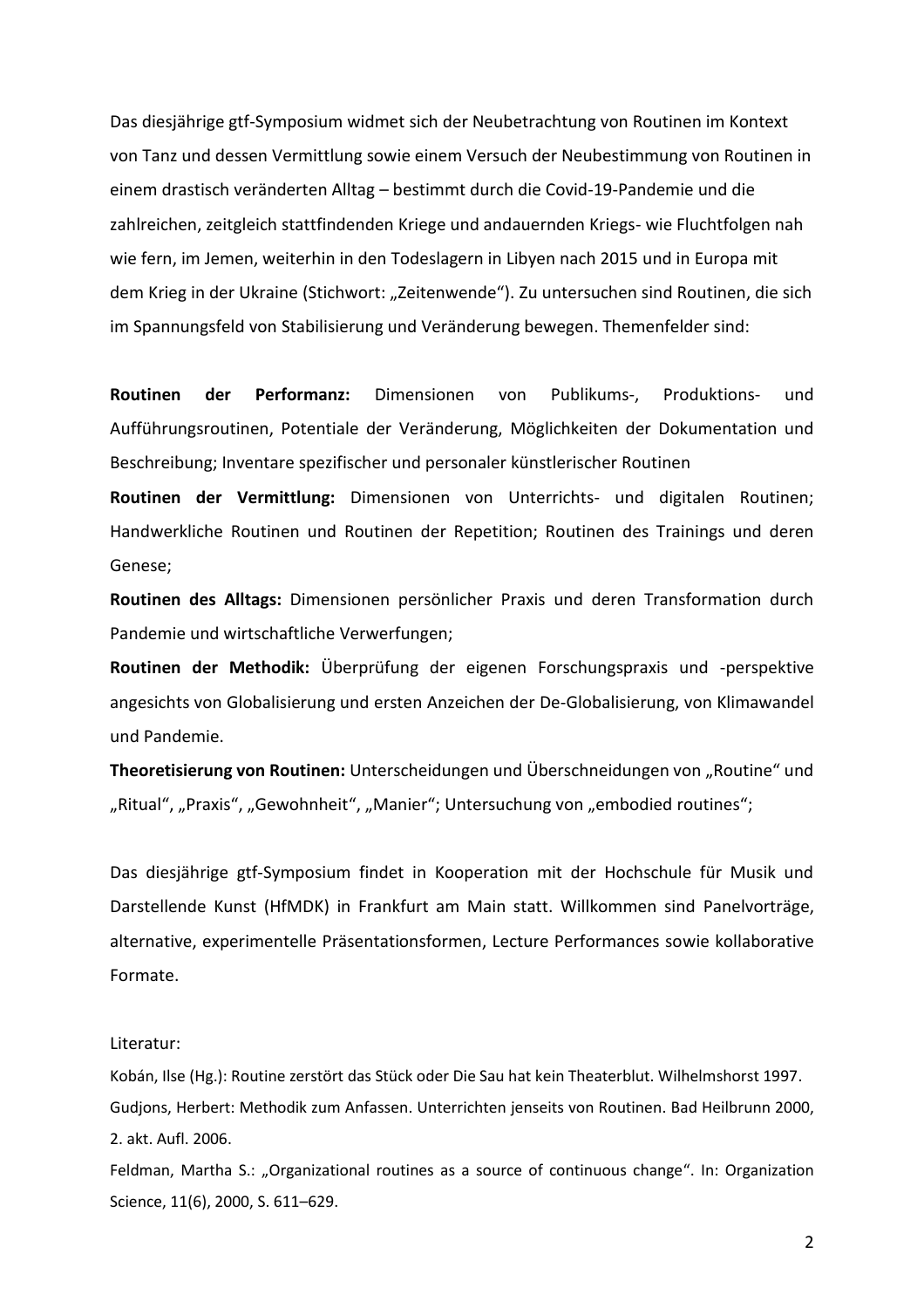Feldman, Martha S. / Pentland, Brian T. / D'Adderio, Luciana / Dittrich, Katharina / Rerup, Claus / Seidl, David: "What Is Routine Dynamics?". In: dies. (Hg.): Cambridge Handbook of Routine Dynamics. Cambridge 2021, S. 1–18.

Klein, Gabriele / Hanna-Katharina Göbel (Hg.): Performance und Praxis. Praxeologische Erkundungen in Tanz, Theater, Sport und Alltag. Bielefeld 2017.

Kleinschmidt, Katarina: Artistic Research als Wissensgefüge. Eine Praxeologie des Probens im Zeitgenössischen Tanz. München 2018.

#### **Proposals:**

Senden Sie bitte ein Proposal (max. 3000 Zeichen inkl. Leerzeichen) und eine Kurzbiographie (max. 500 Zeichen inkl. Leerzeichen) unter Angabe des Präsentationsformats **bis zum 01.07.2022** per Mail an: [katja.schneider@hfmdk-frankfurt.de](mailto:katja.schneider@hfmdk-frankfurt.de) und [christiana.rosenberg](mailto:christiana.rosenberg-ahlhaus@uni-konstanz.de)[ahlhaus@uni-konstanz.de](mailto:christiana.rosenberg-ahlhaus@uni-konstanz.de) .

#### **Re-Routing Routines**

Routines, habitualized behaviors that constitute and structure our everyday life, our ways of working and our ways of living, have received comparatively little attention in cultural studies, despite Pierre Bourdieu's much-cited theory of habitus. What has been taken over, however, is the static component of habitual action, connoted there as negative - "routine destroys the play" knows a publication about the director and artistic director Walter Felsenstein, "intelligent strategies" are confronted with "dull routine" in the culture of teaching - an action that is contrasted here with 'art' as a stubbornly rigid practice. Whereby the proximity between the stabilizing power of routine and the innovative instability of artistic practice is greater than initially assumed, as Katarina Kleinschmidt (2018) has shown using the example of the routines of choreographic work.

The research direction of "Routine Dynamics" (2021) also conceptualizes the term as dynamic and generative: "Routine Dynamics involves de-centring and dis-solving conventional points of view. , Routine' is a noun, but a routine is not a thing. Routines are repetitive, but not necessarily 'routine' (the adjective). Routines are *dynamic*." And they are embodied routines, performed "by people who think and feel and care" (Feldman 2000).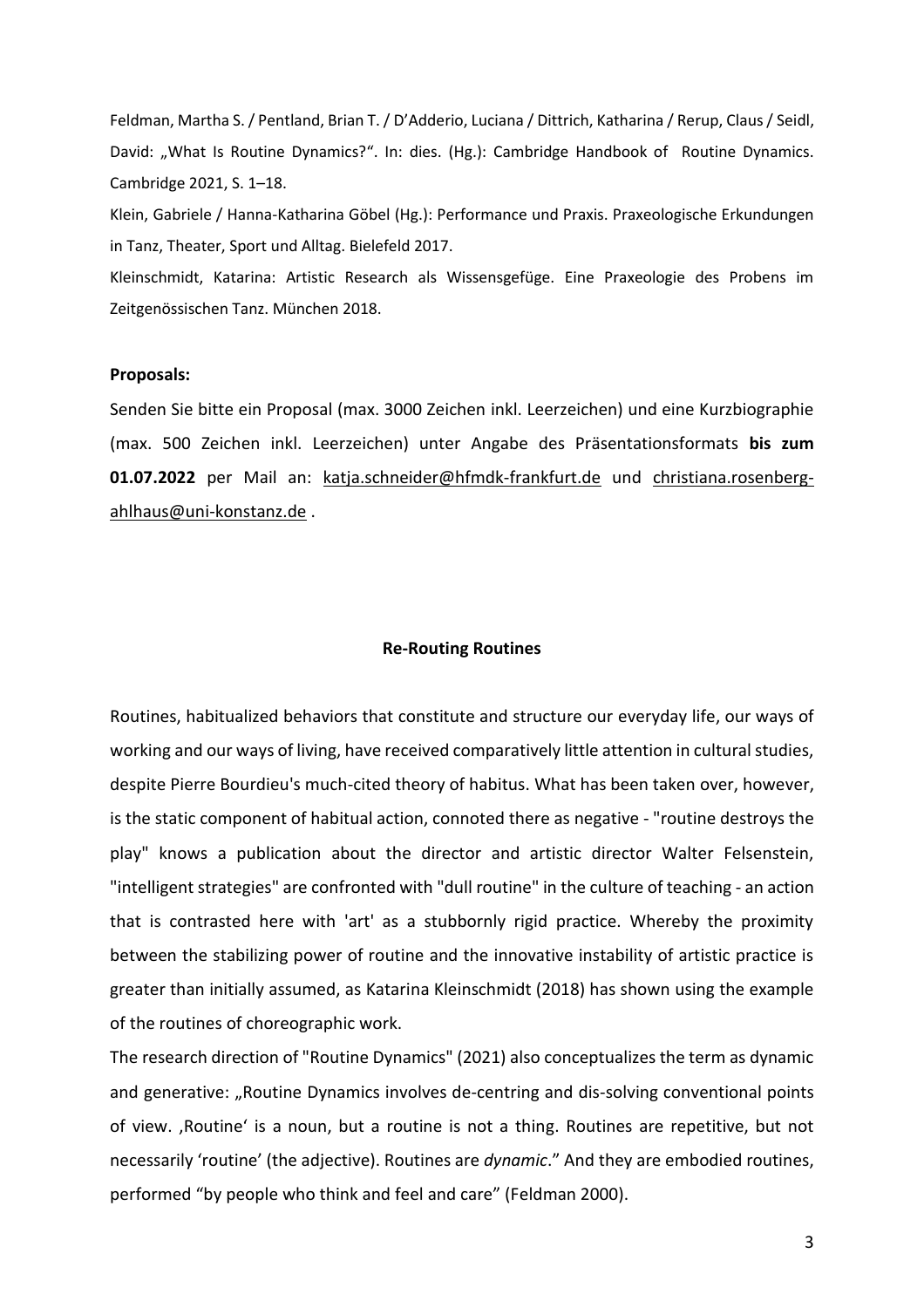This year's gtf symposium is dedicated to a reconsideration of routines in the context of dance and its mediation as well as an attempt to redefine routines in a drastically changed everyday life – determined by the Covid 19 pandemic and the numerous simultaneous wars and ongoing consequences of war and flight, both nearand far, in Yemen, in the death camps in Lybia after 2015 and in the Europeen West with the war in Ukraine (Key word: "turning point"). Routines that are in the area of tension between stabilization and change are to be examined. Topics are:

**Routines of Performance:** Dimensions of audience, production and performance routines, potentials of change, possibilities of documentation and description; inventories of specific and personal artistic routines.

**Routines of Mediation:** Dimensions of instructional and digital routines; craft routines and routines of repetition; routines of training and their genesis;

**Routines of Everyday Life:** Dimensions of personal practice and their transformation through pandemic and economic dislocation;

**Routines of Methodology:** reviewing one's own research practices and perspectives in light of globalization and early signs of de-globalization, climate change, and pandemic.

**Theorizing Routines:** distinctions and intersections of "routine" and "ritual", "practice", "habit", "manner"; examining embodied routines;

This year's gtf symposium takes place in cooperation with the University of Music and Performing Arts (HfMDK) in Frankfurt am Main. Welcome are panel lectures, alternative, experimental forms of presentation, lecture performances as well as collaborative formats.

## Literature:

Kobán, Ilse (Hg.): Routine zerstört das Stück oder Die Sau hat kein Theaterblut. Wilhelmshorst 1997. Gudjons, Herbert: Methodik zum Anfassen. Unterrichten jenseits von Routinen. Bad Heilbrunn 2000, 2. akt. Aufl. 2006.

Feldman, Martha S.: "Organizational routines as a source of continuous change". In: Organization Science, 11(6), 2000, S. 611–629.